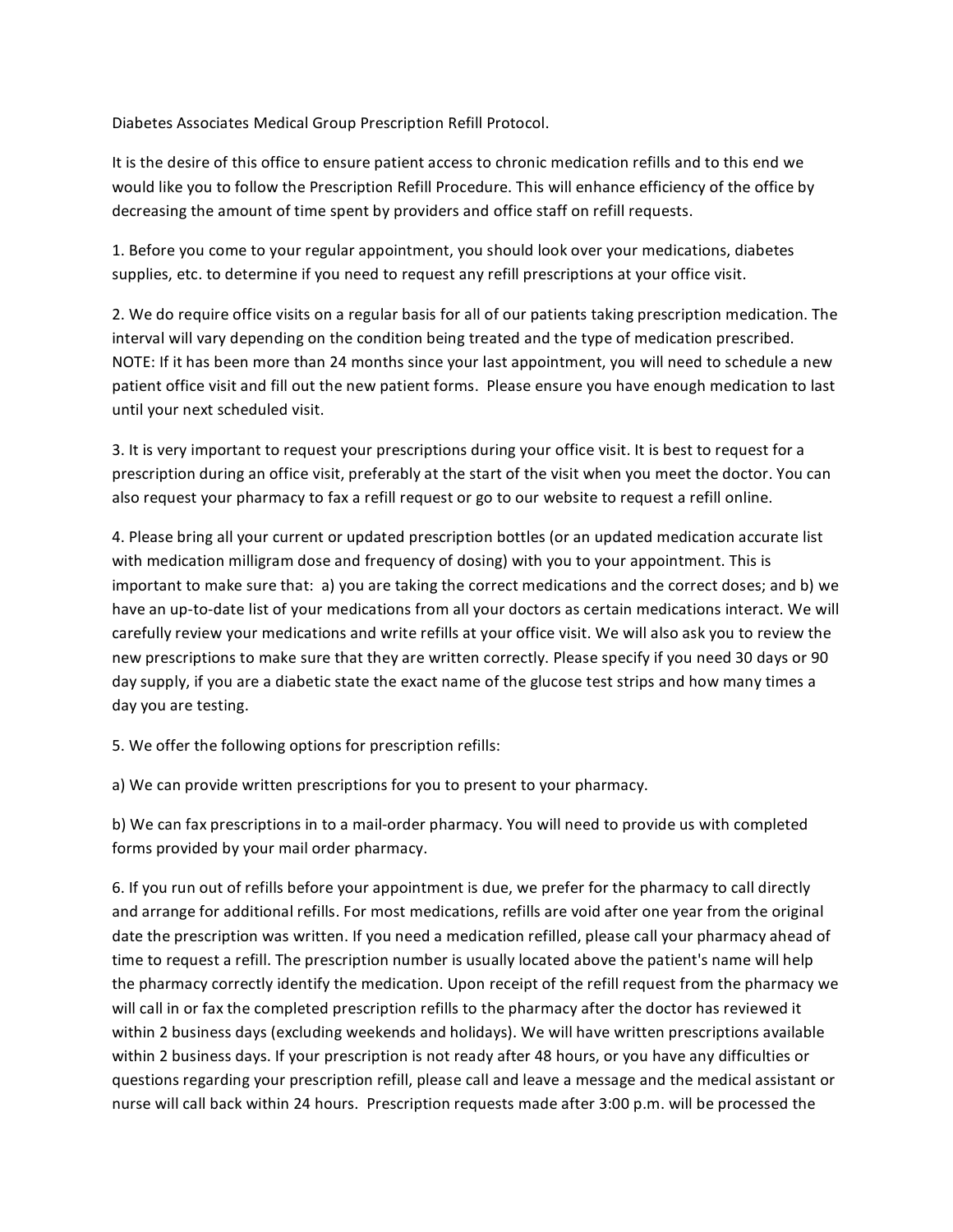following business day. If the request is submitted after hours, the request will be processed the following business day. Please note that we close by 1 p.m. on Fridays.

7. Please us know if your request is urgent or if you totally are out of medication. Urgent refills will be processed within 1 business day; we can call the prescription in to your pharmacy or you can pick up a written prescription. Most insurance plans will allow a member to receive a refill when 75 percent of the medication on hand is used. Do not wait until you have totally run out to request a refill. We ask that you monitor you medication levels to avoid the need for emergency requests.

8. If you call to request a refill but are overdue for a follow-up visit and/or blood work (necessary for monitoring the safety or effectiveness of a medication), the provider may agree to call in enough medication to a local pharmacy to last until we are able to schedule an office visit (four weeks maximum). It is your responsibility to schedule an appointment before you run out of medication. You should schedule your next visit before you leave our office.

9. We understand that there might be a situation when you do have to call us for a prescription. Please look at the list below and see what you can do to avoid incurring a prescription refill fee.

Are you changing to a new local pharmacy? You should call your new pharmacy and request that your prescriptions be transferred from your old pharmacy. We sometimes do not have to write new prescriptions.

Are you going on an extended vacation and need to use an out-of-town pharmacy? You need to call the NEW pharmacy that you will be using and have them contact your hometown pharmacy to have your prescriptions transferred. When you return home, you have to reverse the process.

Are you changing to a new mail order pharmacy? Some pharmacies will transfer your prescriptions to the new pharmacy. If you still have refills on your current prescriptions, please check with your current mail order pharmacy to see if your prescriptions can be transferred.

10. Please note that controlled substance medications monitored by the DEA such as diet pills (Diethylpropion or Tenuate, Fenfluramin or Pondimin, phentermine or Adipex, Ionamin), Testosterone, Flurazepam (Dalmane), Alprazolam (Xanax), Lorazepam (Ativan), Zopiclone (Lunesta), Zaleplon (Sonata), Clonazepam (Klonopin), Butalbital (Fiorinal), Diazepam(valium), Temazepam (Restoril), Zolpidem (Ambien), Chlordiazepoxide (Librium), Triazolam(Halcion), Pregabalin (Lyrica), Modafinil (Provigil), Methylphenidate (Ritalin, Concerta), Dichloralphenazone (Midrin), Dronabinol (Marinol), narcotics including Methadone, Fentanyl (Duragesic), Codeine preparations (Phenergan with codeine cough syrup, Robitussin A-C, Empirin, Fiorinal, Tylenol with Codeine, ASA or APAP w/codeine), Oxycodone (OxyContin, Percocet, Endocet), Morphine (MS Contin, Oramorph), Hydrocodone combination products (Lorcet, Lortab, Vicodin, Vicoprofen, Tussionex, Norco), Hydromorphone (Dilaudid) cannot be refilled on line or by fax and you may have to come in to pick up a prescription and see the doctor to confirm the reason for continuation of the medication. Such prescriptions will not be reissued if lost. Please note that Antibiotic medications are not typically refilled.